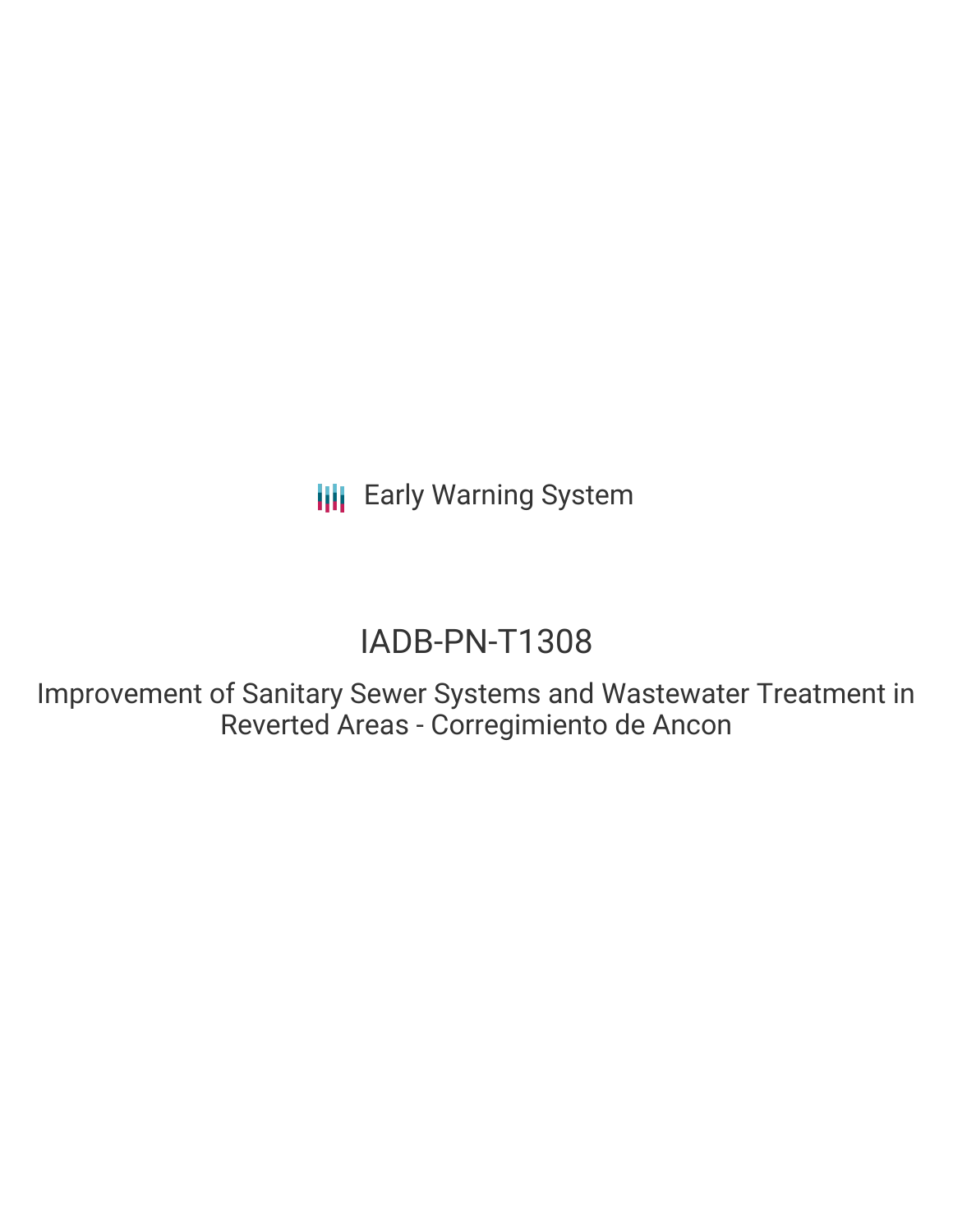

# Early Warning System

Improvement of Sanitary Sewer Systems and Wastewater Treatment in Reverted Areas -

**Quick Facts** Corregimiento de Ancon

| <b>Countries</b>               | Panama                                 |
|--------------------------------|----------------------------------------|
| <b>Specific Location</b>       | Corregimiento de Ancón                 |
| <b>Financial Institutions</b>  | Inter-American Development Bank (IADB) |
| <b>Status</b>                  | Proposed                               |
| <b>Bank Risk Rating</b>        | U                                      |
| <b>Sectors</b>                 | <b>Technical Cooperation</b>           |
| <b>Investment Type(s)</b>      | <b>Advisory Services</b>               |
| <b>Investment Amount (USD)</b> | $$0.20$ million                        |
| <b>Project Cost (USD)</b>      | \$ 0.20 million                        |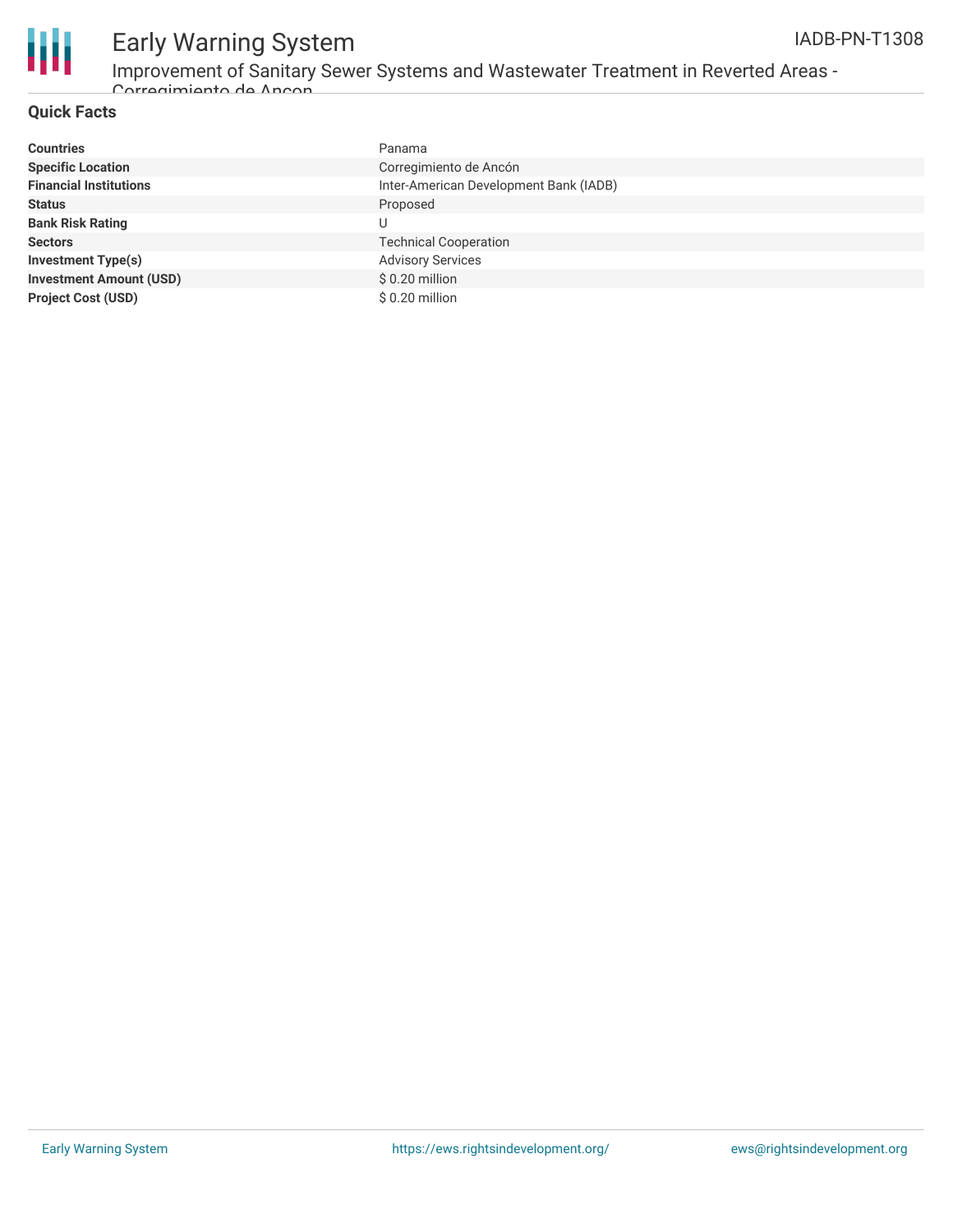

### Early Warning System Improvement of Sanitary Sewer Systems and Wastewater Treatment in Reverted Areas - Corregimiento de Ancon

#### **Project Description**

The general objective of this Technical Cooperation (TC) is to hire a consulting firm to develop the diagnosis, studies and conceptual design for the Sanitation Project for the Reverted Areas of the Panama Canal Zone.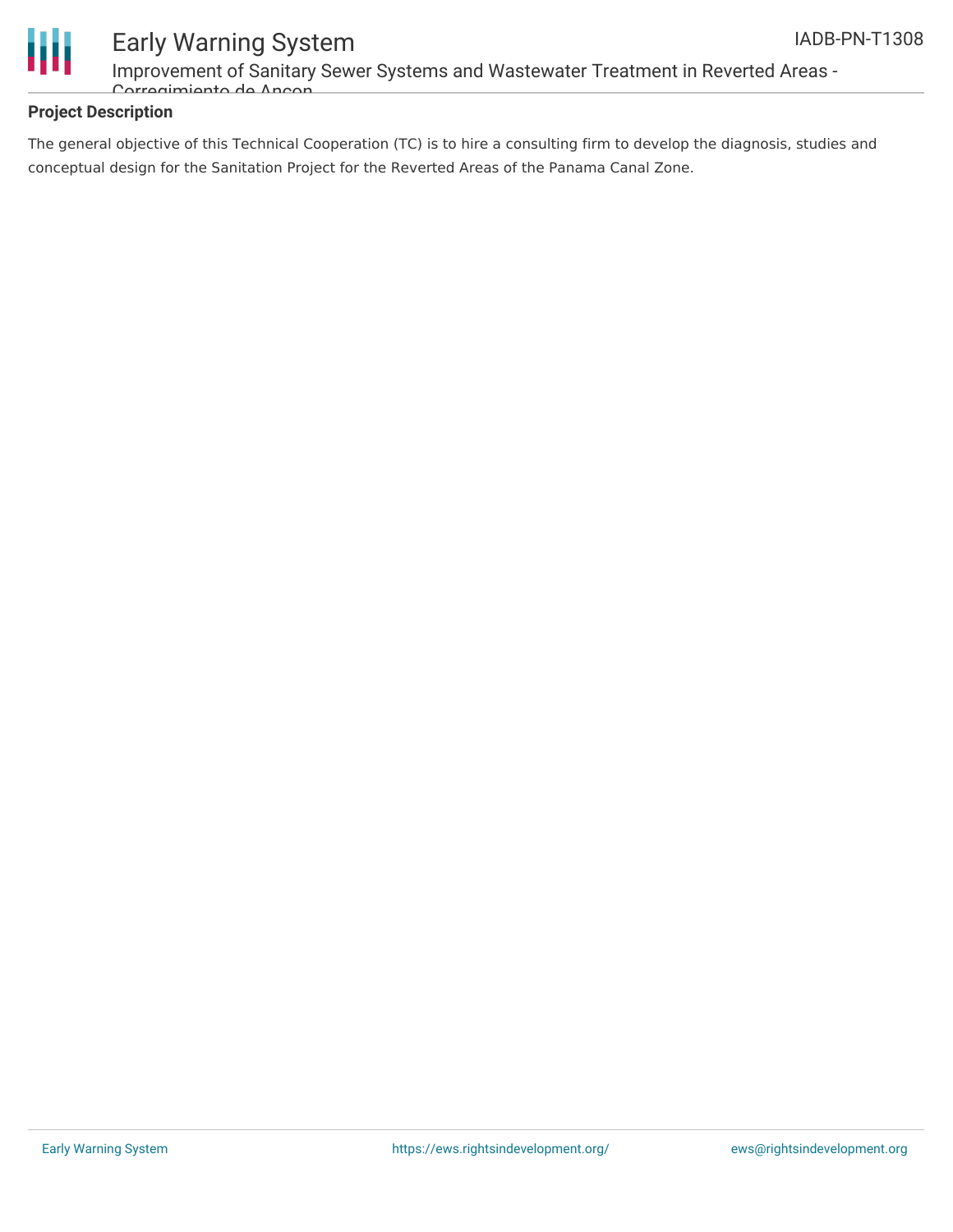

## Early Warning System

Improvement of Sanitary Sewer Systems and Wastewater Treatment in Reverted Areas - Corregimiento de Ancon

#### **Investment Description**

• Inter-American Development Bank (IADB)

There is no detail in investment.